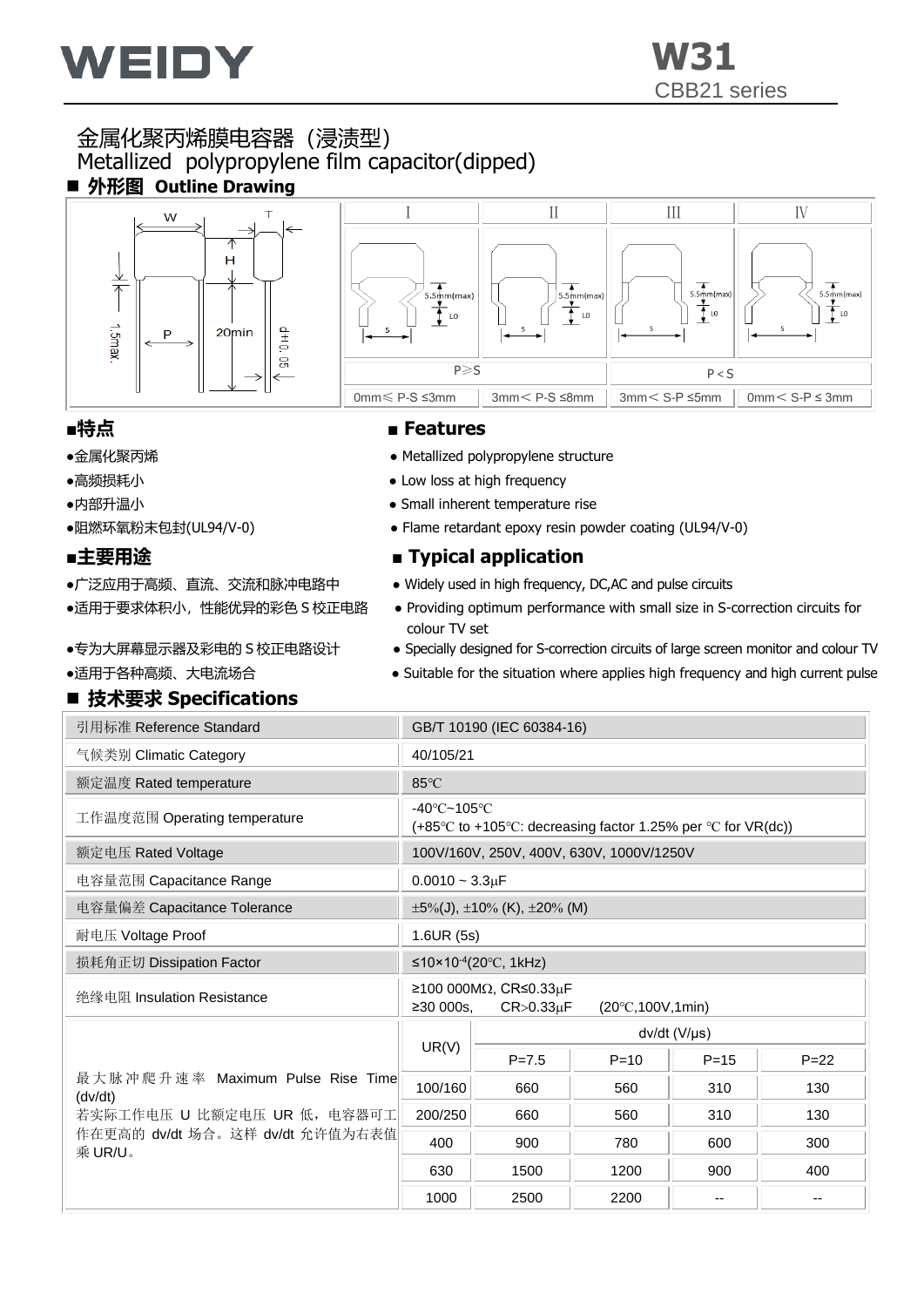

### **产品代码说明 Part number system**

#### ■ 18 位产品代码说明如下:

### **The 18 digits part number is formed as follow:**

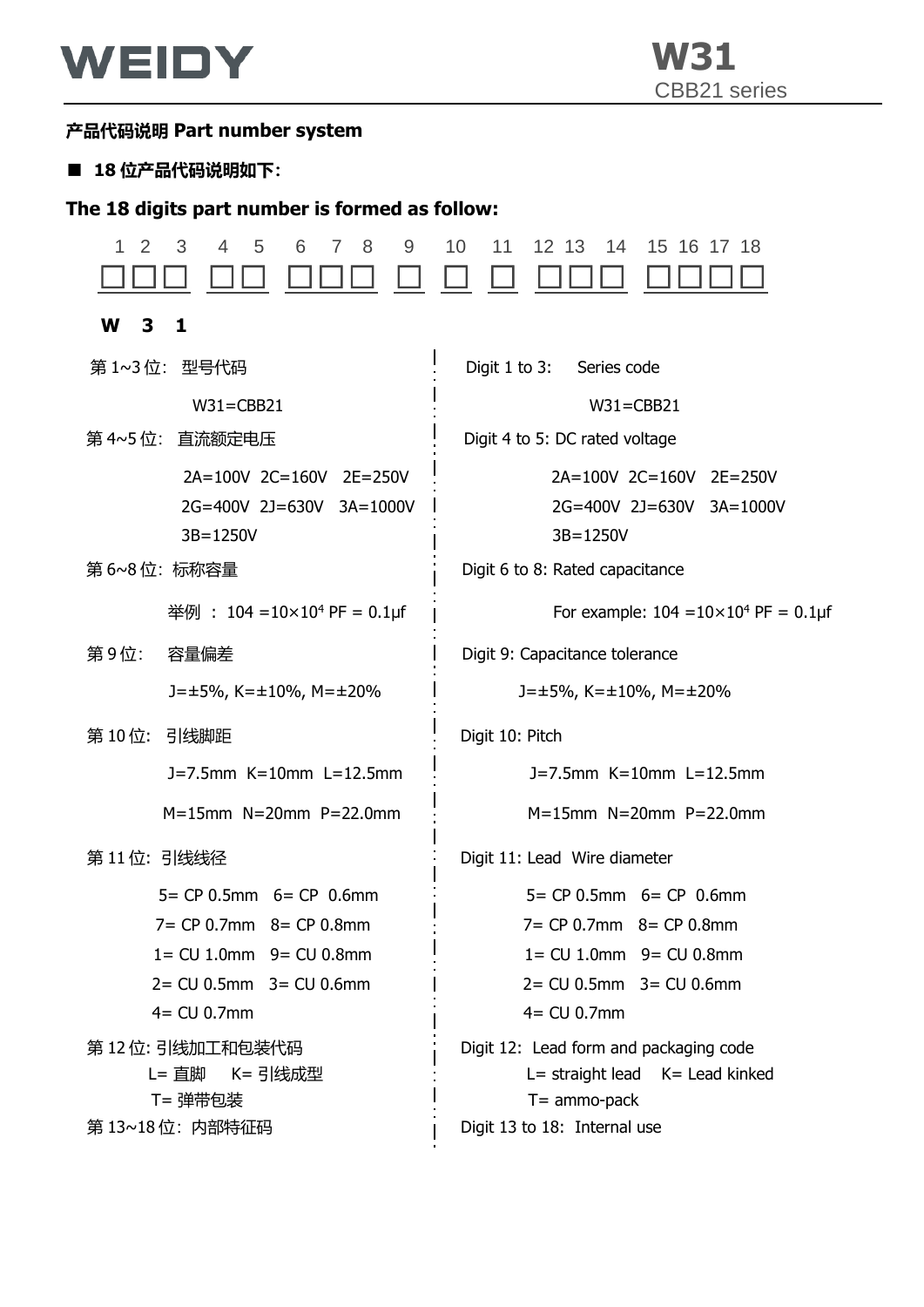

# ■ **外形尺寸 Dimensions (mm)**

|                | 100Vdc (63Vac) /250Vdc(160Vac) <sup>#</sup> |              |              |              |            |                                           | 400Vdc (200Vac) |                |              |              |            |              |            |                                           |
|----------------|---------------------------------------------|--------------|--------------|--------------|------------|-------------------------------------------|-----------------|----------------|--------------|--------------|------------|--------------|------------|-------------------------------------------|
| Cn             | W                                           | н            | Τ            | P            | d          | Part number                               |                 | Cn             | W            | н            | т          | P            | d          | Part number                               |
| $(\mu F)$      | max                                         | max          | max          |              |            |                                           |                 | $(\mu F)$      | max          | max          | max        |              |            |                                           |
| 0.010          | 9.5                                         | 7.5          | 4.5          | 7.5          | 0.6        | W312A103-J6*******                        |                 | 0.010          | 9.5          | 7.8          | 4.1        | 7.5          | 0.6        | W312G103-J6********                       |
| 0.011          | 9.5                                         | 7.5          | 4.5          | 7.5          | 0.6        | W312A113-J6*******                        |                 | 0.011          | 9.5          | 7.9          | 4.2        | 7.5          | 0.6        | W312G113-J6********                       |
| 0.012          | 9.5                                         | 7.5          | 4.5          | 7.5          | 0.6        | W312A123-J6*******                        |                 | 0.012          | 9.5          | 8.0          | 4.4        | 7.5          | 0.6        | W312G123-J6********                       |
| 0.013          | 9.5                                         | 7.5          | 4.5          | 7.5          | 0.6        | W312A133-J6*******                        |                 | 0.013          | 9.5          | 8.1          | 4.5        | 7.5          | 0.6        | W312G133-J6*******                        |
| 0.015          | 9.5                                         | 7.5          | 4.5          | 7.5          | 0.6        | W312A153-J6*******                        |                 | 0.015          | 9.5          | 8.4          | 4.7        | 7.5          | 0.6        | W312G153-J6********                       |
| 0.016          | 9.5                                         | 7.9          | 4.3          | 7.5<br>7.5   | 0.6        | W312A163-J6*******<br>W312A183-J6*******  |                 | 0.016          | 9.5          | 8.5          | 4.8        | 7.5<br>7.5   | 0.6        | W312G163-J6********<br>W312G183-J6******* |
| 0.018<br>0.020 | 9.5<br>9.5                                  | 8.1<br>8.2   | 4.4<br>4.6   | 7.5          | 0.6<br>0.6 | W312A203-J6*******                        |                 | 0.018<br>0.020 | 9.5<br>9.5   | 8.7<br>8.9   | 5.0<br>5.3 | 7.5          | 0.6<br>0.6 | W312G203-J6********                       |
| 0.022          | 9.5                                         | 8.4          | 4.8          | 7.5          | 0.6        | W312A223-J6*******                        |                 | 0.022          | 9.5          | 9.1          | 5.5        | 7.5          | 0.6        | W312G223-J6********                       |
| 0.024          | 9.5                                         | 8.6          | 4.9          | 7.5          | 0.6        | W312A243-J6*******                        |                 | 0.024          | 12.5         | 8.0          | 4.3        | 10.0         | 0.6        | W312G243-K6********                       |
| 0.027          | 9.5                                         | 7.6          | 4.0          | 7.5          | 0.6        | W312A273-J6*******                        |                 | 0.027          | 12.5         | 8.1          | 4.5        | 10.0         | 0.6        | W312G243-K6*******                        |
| 0.030          | 9.5                                         | 7.7          | 4.1          | 7.5          | 0.6        | W312A303-J6*******                        |                 | 0.030          | 12.5         | 8.3          | 4.7        | 10.0         | 0.6        | W312G303-K6*******                        |
| 0.033          | 9.5                                         | 7.9          | 4.2          | 7.5          | 0.6        | W312A333-J6*******                        |                 | 0.033          | 12.5         | 8.5          | 4.8        | 10.0         | 0.6        | W312G333-K6*******                        |
| 0.036          | 9.5                                         | 8.0          | 4.4          | 7.5          | 0.6        | W312A363-J6*******                        |                 | 0.036          | 12.5         | 8.6          | 5.0        | 10.0         | 0.6        | W312G363-K6*******                        |
| 0.039          | 9.5                                         | 8.1          | 4.5          | 7.5          | 0.6        | W312A393-J6*******                        |                 | 0.039          | 12.5         | 8.7          | 5.0        | 10.0         | 0.6        | W312G393-K6*******                        |
| 0.043          | 9.5                                         | 8.3          | 4.7          | 7.5          | 0.6        | W312A433-J6*******                        |                 | 0.043          | 12.5         | 8.8          | 5.2        | 10.0         | 0.6        | W312G433-K6*******                        |
| 0.047          | 9.5                                         | 8.5          | 4.8          | 7.5          | 0.6        | W312A473-J6*******                        |                 | 0.047          | 12.5         | 9.0          | 5.4        | 10.0         | 0.6        | W312G473-K6*******                        |
| 0.051          | 12.5                                        | 8.0          | 4.3          | 10.0         | 0.6        | W312A513-K6*******                        |                 | 0.051          | 12.5         | 9.2          | 5.6        | 10.0         | 0.6        | W312G513-K6*******                        |
| 0.056          | 12.5                                        | 8.1          | 4.5          | 10.0         | 0.6        | W312A563-K6*******                        |                 | 0.056          | 12.5         | 9.4          | 5.8        | 10.0         | 0.6        | W312G563-K6********                       |
| 0.062          | 12.5                                        | 8.3          | 4.6          | 10.0         | 0.6        | W312A623-K6*******                        |                 | 0.062          | 12.5         | 8.9          | 5.2        | 10.0         | 0.6        | W312G623-K6*******                        |
| 0.068          | 12.5                                        | 8.5          | 4.8          | 10.0         | 0.6        | W312A683-K6*******                        |                 | 0.068          | 12.5         | 9.1          | 5.4        | 10.0         | 0.6        | W312G683-K6*******                        |
| 0.075          | 12.5                                        | 8.6          | 5.0          | 10.0         | 0.6        | W312A753-K6*******                        |                 | 0.075          | 12.5         | 9.3          | 5.7        | 10.0         | 0.6        | W312G753-K6*******                        |
| 0.082          | 12.5                                        | 8.8          | 5.2          | 10.0         | 0.6        | W312A823-K6*******                        |                 | 0.082          | 12.5         | 9.5          | 5.9        | 10.0         | 0.6        | W312G823-K6********                       |
| 0.091          | 12.5                                        | 8.1          | 4.5          | 10.0         | 0.6        | W312A913-K6*******                        |                 | 0.091          | 12.5         | 9.8          | 6.1        | 10.0         | 0.6        | W312G913-K6*******                        |
| 0.10           | 12.5                                        | 8.3          | 4.7          | 10.0         | 0.6        | W312A104-K6*******                        |                 | 0.10           | 12.5         | 10.0         | 6.4        | 10.0         | 0.6        | W312G104-K6*******                        |
| 0.11           | 12.5                                        | 8.5          | 4.8          | 10.0         | 0.6        | W312A114-K6********                       |                 | 0.11           | 12.5         | 10.3         | 6.6        | 10.0         | 0.6        | W312G114-K6*******                        |
| 0.12           | 12.5                                        | 8.6          | 5.0          | 10.0         | 0.6        | W312A124-K6*******                        |                 | 0.12           | 17.5         | 10.7         | 5.5<br>5.7 | 15.0         | 0.6        | W312G124-M6*******<br>W312G134-M6*******  |
| 0.13<br>0.15   | 12.5<br>12.5                                | 8.6<br>8.9   | 4.9<br>5.2   | 10.0<br>10.0 | 0.6<br>0.6 | W312A134-K6*******<br>W312A154-K6*******  |                 | 0.13<br>0.15   | 17.5<br>17.5 | 10.9<br>11.2 | 6.0        | 15.0<br>15.0 | 0.6<br>0.6 | W312G154-M6*******                        |
| 0.16           | 12.5                                        | 9.0          | 5.4          | 10.0         | 0.6        | W312A164-K6*******                        |                 | 0.16           | 17.5         | 11.3         | 6.1        | 15.0         | 0.6        | W312G164-M6*******                        |
| 0.18           | 12.5                                        | 9.3          | 5.6          | 10.0         | 0.6        | W312A184-K6*******                        |                 | 0.18           | 17.5         | 11.6         | 6.4        | 15.0         | 0.6        | W312G184-M6*******                        |
| 0.20           | 12.5                                        | 9.5          | 5.9          | 10.0         | 0.6        | W312A204-K6*******                        |                 | 0.20           | 17.5         | 11.9         | 6.7        | 15.0         | 0.6        | W312G204-M6*******                        |
| 0.22           | 12.5                                        | 9.8          | 6.1          | 10.0         | 0.6        | W312A224-K6*******                        |                 | 0.22           | 17.5         | 12.2         | 7.0        | 15.0         | 0.6        | W312G224-M6*******                        |
| 0.24           | 12.5                                        | 10.0         | 6.4          | 10.0         | 0.6        | W312A244-K6*******                        |                 | 0.24           | 17.5         | 12.5         | 7.3        | 15.0         | 0.6        | W312G244-M6*******                        |
| 0.27           | 17.5                                        | 10.5         | 5.3          | 15.0         | 0.6        | W312A274-M6*******                        |                 | 0.27           | 17.5         | 12.9         | 7.6        | 15.0         | 0.8        | W312G274-M8*******                        |
| 0.30           | 17.5                                        | 10.8         | 5.5          | 15.0         | 0.6        | W312A304-M6*******                        |                 | 0.30           | 17.5         | 13.7         | 8.0        | 15.0         | 0.8        | W312G304-M8*******                        |
| 0.33           | 17.5                                        | 11.0         | 5.8          | 15.0         | 0.6        | W312A334-M6*******                        |                 | 0.33           | 17.5         | 14.1         | 8.4        | 15.0         | 0.8        | W312G334-M8*******                        |
| 0.36           | 17.5                                        | 11.2         | 6.0          | 15.0         | 0.6        | W312A364-M6*******                        |                 | 0.36           | 17.5         | 14.4         | 8.7        | 15.0         | 0.8        | W312G364-M8*******                        |
| 0.39           | 17.5                                        | 11.4         | 6.2          | 15.0         | 0.6        | W312A394-M6*******                        |                 | 0.39           | 17.5         | 14.7         | 9.0        | 15.0         | 0.8        | W312G394-M8*******                        |
| 0.43           | 17.5                                        | 11.6         | 6.4          | 15.0         | 0.6        | W312A434-M6*******                        |                 | 0.43           | 17.5         | 15.1         | 9.4        | 15.0         | 0.8        | W312G434-M8*******                        |
| 0.47           | 17.5                                        | 11.9         | 6.6          | 15.0         | 0.6        | W312A474-M6*******                        |                 | 0.47           | 17.5         | 15.5         | 9.8        | 15.0         | 0.8        | W312G474-M8*******                        |
| 0.51           | 17.5<br>17.5                                | 12.1         | 6.9<br>7.2   | 15.0<br>15.0 | 0.6        | W312A514-M6*******<br>W312A564-M6******** |                 | 0.51           | 25.0         | 14.8         | 7.6        | 22.0<br>22.0 | 0.8<br>0.8 | W312G514-P8********<br>W312G564-P8******* |
| 0.56<br>0.62   | 17.5                                        | 12.4<br>12.7 | 7.5          | 15.0         | 0.6<br>0.8 | W312A624-M8*******                        |                 | 0.56<br>0.62   | 25.0<br>25.0 | 15.2<br>15.6 | 7.9<br>8.3 | 22.0         | 0.8        | W312G624-P8*******                        |
| 0.68           | 17.5                                        | 13.5         | 7.8          | 15.0         | 0.8        | W312A684-M8*******                        |                 | 0.68           | 25.0         | 15.9         | 9.1        | 22.0         | 0.8        | W312G684-P8*******                        |
| 0.75           | 17.5                                        | 13.9         | 8.2          | 15.0         | 0.8        | W312A754-M8*******                        |                 | 0.75           | 25.0         | 16.3         | 9.6        | 22.0         | 0.8        | W312G754-P8*******                        |
| 0.82           | 17.5                                        | 14.2         | 8.5          | 15.0         | 0.8        | W312A824-M8*******                        |                 | 0.82           | 25.0         | 16.7         | 10.0       | 22.0         | 0.8        | W312G824-P8*******                        |
| 0.91           | 17.5                                        | 14.9         | 8.9          | 15.0         | 0.8        | W312A914-M8*******                        |                 | 0.91           | 25.0         | 17.2         | 10.5       | 22.0         | 0.8        | W312G914-P8*******                        |
| 1.0            | 17.5                                        | 15.0         | 9.3          | 15.0         | 0.8        | W312A105-M8*******                        |                 | 1.0            | 25.0         | 17.7         | 10.9       | 22.0         | 0.8        | W312G105-P8*******                        |
| 1.1            | 17.5                                        | 15.5         | 9.7          | 15.0         | 0.8        | W312A115-M8*******                        |                 |                |              |              |            |              |            |                                           |
| 1.2            | 25.0                                        | 14.8         | 7.5          | 22.0         | 0.8        | W312A125-P8*******                        |                 |                |              |              |            |              |            |                                           |
| 1.3            | 25.0                                        | 15.1         | 7.8          | 22.0         | 0.8        | W312A135-P8*******                        |                 |                |              |              |            |              |            |                                           |
| 1.5            | 25.0                                        | 15.6         | 8.3          | 22.0         | 0.8        | W312A155-P8*******                        |                 |                |              |              |            |              |            |                                           |
| 1.6            | 25.0                                        | 15.9         | 8.6          | 22.0         | 0.8        | W312A165-P8*******                        |                 |                |              |              |            |              |            |                                           |
| 1.8            | 25.0                                        | 16.4         | 9.1          | 22.0         | 0.8        | W312A185-P8*******                        |                 |                |              |              |            |              |            |                                           |
| 2.0            | 25.0                                        | 16.9         | 10.1         | 22.0         | 0.8        | W312A205-P8*******                        |                 |                |              |              |            |              |            |                                           |
| 2.2            | 25.0                                        | 18.3         | 9.9          | 22.0         | 0.8        | W312A225-P8*******                        |                 |                |              |              |            |              |            |                                           |
| 2.4            | 25.0                                        | 18.7         | 10.4         | 22.0         | 0.8        | W312A245-P8*******                        |                 |                |              |              |            |              |            |                                           |
| 2.7<br>3.0     | 25.0<br>25.0                                | 19.3<br>19.9 | 10.9<br>11.6 | 22.0<br>22.0 | 0.8<br>0.8 | W312A275-P8*******<br>W312A305-P8*******  |                 |                |              |              |            |              |            |                                           |
| 3.3            | 25.0                                        | 20.5         | 12.1         | 22.0         | 0.8        | W312A335-P8*******                        |                 |                |              |              |            |              |            |                                           |
|                |                                             |              |              |              |            |                                           |                 |                |              |              |            |              |            |                                           |

|              | 100Vdc (63Vac) /250Vdc(160Vac) <sup>#</sup> |              |            |              |            |                                          | 400Vdc (200Vac) |              |              |            |              |            |                                            |
|--------------|---------------------------------------------|--------------|------------|--------------|------------|------------------------------------------|-----------------|--------------|--------------|------------|--------------|------------|--------------------------------------------|
| Cn<br>(µF)   | W<br>max                                    | н<br>max     | Т<br>max   | P            | d          | Part number                              | Cn<br>$(\mu F)$ | W<br>max     | н<br>max     | т<br>max   | P            | d          | Part number                                |
| ).010        | 9.5                                         | 7.5          | 4.5        | 7.5          | 0.6        | W312A103-J6*******                       | 0.010           | 9.5          | 7.8          | 4.1        | 7.5          | 0.6        | W312G103-J6*******                         |
| ).011        | 9.5                                         | 7.5          | 4.5        | 7.5          | 0.6        | W312A113-J6*******                       | 0.011           | 9.5          | 7.9          | 4.2        | 7.5          | 0.6        | W312G113-J6*******                         |
| ).012        | 9.5                                         | 7.5          | 4.5        | 7.5          | 0.6        | W312A123-J6*******                       | 0.012           | 9.5          | 8.0          | 4.4        | 7.5          | 0.6        | W312G123-J6*******                         |
| ).013        | 9.5                                         | 7.5          | 4.5        | 7.5          | 0.6        | W312A133-J6*******                       | 0.013           | 9.5          | 8.1          | 4.5        | 7.5          | 0.6        | W312G133-J6*******                         |
| ).015        | 9.5                                         | 7.5          | 4.5        | 7.5          | 0.6        | W312A153-J6*******                       | 0.015           | 9.5          | 8.4          | 4.7        | 7.5          | 0.6        | W312G153-J6*******                         |
| ).016        | 9.5                                         | 7.9          | 4.3        | 7.5          | 0.6        | W312A163-J6*******                       | 0.016           | 9.5          | 8.5          | 4.8        | 7.5          | 0.6        | W312G163-J6*******                         |
| ).018        | 9.5                                         | 8.1          | 4.4        | 7.5          | 0.6        | W312A183-J6*******                       | 0.018           | 9.5          | 8.7          | 5.0        | 7.5          | 0.6        | W312G183-J6*******                         |
| ).020        | 9.5                                         | 8.2          | 4.6        | 7.5          | 0.6        | W312A203-J6*******                       | 0.020           | 9.5          | 8.9          | 5.3        | 7.5          | 0.6        | W312G203-J6********                        |
| ).022        | 9.5                                         | 8.4          | 4.8        | 7.5          | 0.6        | W312A223-J6*******                       | 0.022           | 9.5          | 9.1          | 5.5        | 7.5          | 0.6        | W312G223-J6*******                         |
| ).024        | 9.5                                         | 8.6          | 4.9        | 7.5          | 0.6        | W312A243-J6*******                       | 0.024           | 12.5         | 8.0          | 4.3        | 10.0         | 0.6        | W312G243-K6*******                         |
| ).027        | 9.5                                         | 7.6          | 4.0        | 7.5          | 0.6        | W312A273-J6*******                       | 0.027           | 12.5         | 8.1          | 4.5        | 10.0         | 0.6        | W312G243-K6*******                         |
| ).030        | 9.5                                         | 7.7          | 4.1        | 7.5          | 0.6        | W312A303-J6*******                       | 0.030           | 12.5         | 8.3          | 4.7        | 10.0         | 0.6        | W312G303-K6*******                         |
| ).033        | 9.5                                         | 7.9          | 4.2        | 7.5          | 0.6        | W312A333-J6*******                       | 0.033           | 12.5         | 8.5          | 4.8        | 10.0         | 0.6        | W312G333-K6*******                         |
| 0.036        | 9.5                                         | 8.0          | 4.4        | 7.5          | 0.6        | W312A363-J6********                      | 0.036           | 12.5         | 8.6          | 5.0        | 10.0         | 0.6        | W312G363-K6*******                         |
| ).039        | 9.5                                         | 8.1          | 4.5        | 7.5          | 0.6        | W312A393-J6*******                       | 0.039           | 12.5         | 8.7          | 5.0        | 10.0         | 0.6        | W312G393-K6*******                         |
| ).043        | 9.5                                         | 8.3          | 4.7        | 7.5          | 0.6        | W312A433-J6*******                       | 0.043           | 12.5         | 8.8          | 5.2        | 10.0         | 0.6        | W312G433-K6********                        |
| ).047        | 9.5                                         | 8.5          | 4.8        | 7.5          | 0.6        | W312A473-J6*******                       | 0.047           | 12.5         | 9.0          | 5.4        | 10.0         | 0.6        | W312G473-K6*******                         |
| ).051        | 12.5                                        | 8.0          | 4.3        | 10.0         | 0.6        | W312A513-K6*******                       | 0.051           | 12.5         | 9.2          | 5.6        | 10.0         | 0.6        | W312G513-K6*******                         |
| 0.056        | 12.5                                        | 8.1          | 4.5        | 10.0         | 0.6        | W312A563-K6*******                       | 0.056           | 12.5         | 9.4          | 5.8        | 10.0         | 0.6        | W312G563-K6*******                         |
| ).062        | 12.5                                        | 8.3          | 4.6        | 10.0         | 0.6        | W312A623-K6*******                       | 0.062           | 12.5         | 8.9          | 5.2        | 10.0         | 0.6        | W312G623-K6*******                         |
| ).068        | 12.5                                        | 8.5          | 4.8        | 10.0         | 0.6        | W312A683-K6*******                       | 0.068           | 12.5         | 9.1          | 5.4        | 10.0         | 0.6        | W312G683-K6*******                         |
| ).075        | 12.5                                        | 8.6          | 5.0        | 10.0         | 0.6        | W312A753-K6*******                       | 0.075           | 12.5         | 9.3          | 5.7        | 10.0         | 0.6        | W312G753-K6*******                         |
| ).082        | 12.5                                        | 8.8          | 5.2        | 10.0         | 0.6        | W312A823-K6*******                       | 0.082           | 12.5         | 9.5          | 5.9        | 10.0         | 0.6        | W312G823-K6*******                         |
| ).091        | 12.5                                        | 8.1          | 4.5        | 10.0         | 0.6        | W312A913-K6*******                       | 0.091           | 12.5         | 9.8          | 6.1        | 10.0         | 0.6        | W312G913-K6*******                         |
| 0.10         | 12.5                                        | 8.3          | 4.7        | 10.0         | 0.6        | W312A104-K6*******                       | 0.10            | 12.5         | 10.0         | 6.4        | 10.0         | 0.6        | W312G104-K6*******                         |
| 0.11         | 12.5                                        | 8.5          | 4.8        | 10.0         | 0.6        | W312A114-K6*******                       | 0.11            | 12.5         | 10.3         | 6.6        | 10.0         | 0.6        | W312G114-K6*******                         |
| 0.12         | 12.5                                        | 8.6          | 5.0        | 10.0         | 0.6        | W312A124-K6*******                       | 0.12            | 17.5         | 10.7         | 5.5        | 15.0         | 0.6        | W312G124-M6********                        |
| 0.13         | 12.5                                        | 8.6          | 4.9        | 10.0         | 0.6        | W312A134-K6*******                       | 0.13            | 17.5         | 10.9         | 5.7        | 15.0         | 0.6        | W312G134-M6*******                         |
| 0.15         | 12.5                                        | 8.9          | 5.2        | 10.0         | 0.6        | W312A154-K6*******                       | 0.15            | 17.5         | 11.2         | 6.0        | 15.0         | 0.6        | W312G154-M6*******                         |
| 0.16         | 12.5                                        | 9.0          | 5.4        | 10.0         | 0.6        | W312A164-K6*******                       | 0.16            | 17.5         | 11.3         | 6.1        | 15.0         | 0.6        | W312G164-M6*******                         |
| 0.18         | 12.5                                        | 9.3          | 5.6        | 10.0         | 0.6        | W312A184-K6*******                       | 0.18            | 17.5         | 11.6         | 6.4        | 15.0         | 0.6        | W312G184-M6*******                         |
| 0.20         | 12.5                                        | 9.5          | 5.9        | 10.0         | 0.6        | W312A204-K6*******                       | 0.20            | 17.5         | 11.9         | 6.7        | 15.0         | 0.6        | W312G204-M6*******                         |
| 0.22         | 12.5                                        | 9.8          | 6.1        | 10.0         | 0.6        | W312A224-K6*******                       | 0.22            | 17.5         | 12.2         | 7.0        | 15.0         | 0.6        | W312G224-M6*******                         |
| 0.24         | 12.5                                        | 10.0         | 6.4        | 10.0         | 0.6        | W312A244-K6*******                       | 0.24            | 17.5         | 12.5         | 7.3        | 15.0         | 0.6        | W312G244-M6*******                         |
| 0.27         | 17.5                                        | 10.5         | 5.3        | 15.0         | 0.6        | W312A274-M6*******                       | 0.27            | 17.5         | 12.9         | 7.6        | 15.0         | 0.8        | W312G274-M8*******                         |
| 0.30         | 17.5                                        | 10.8         | 5.5        | 15.0         | 0.6        | W312A304-M6*******                       | 0.30            | 17.5         | 13.7         | 8.0        | 15.0         | 0.8        | W312G304-M8*******                         |
| 0.33         | 17.5                                        | 11.0         | 5.8        | 15.0         | 0.6        | W312A334-M6*******                       | 0.33            | 17.5         | 14.1         | 8.4        | 15.0         | 0.8        | W312G334-M8*******                         |
| 0.36         | 17.5                                        | 11.2         | 6.0        | 15.0         | 0.6        | W312A364-M6*******                       | 0.36            | 17.5         | 14.4         | 8.7        | 15.0         | 0.8        | W312G364-M8*******                         |
| 0.39         | 17.5                                        | 11.4         | 6.2        | 15.0         | 0.6        | W312A394-M6*******                       | 0.39            | 17.5         | 14.7         | 9.0        | 15.0         | 0.8        | W312G394-M8*******                         |
| 0.43         | 17.5                                        | 11.6         | 6.4        | 15.0         | 0.6        | W312A434-M6*******                       | 0.43            | 17.5         | 15.1         | 9.4        | 15.0         | 0.8        | W312G434-M8*******                         |
| 0.47         | 17.5                                        | 11.9         | 6.6        | 15.0         | 0.6        | W312A474-M6*******                       | 0.47            | 17.5         | 15.5         | 9.8        | 15.0         | 0.8        | W312G474-M8*******                         |
| 0.51         | 17.5                                        | 12.1         | 6.9        | 15.0         | 0.6        | W312A514-M6*******                       | 0.51            | 25.0         | 14.8         | 7.6        | 22.0         | 0.8        | W312G514-P8********                        |
| 0.56         | 17.5                                        | 12.4         | 7.2        | 15.0         | 0.6        | W312A564-M6*******                       | 0.56            | 25.0         | 15.2         | 7.9        | 22.0         | 0.8        | W312G564-P8********<br>W312G624-P8******** |
| 0.62         | 17.5                                        | 12.7         | 7.5        | 15.0         | 0.8        | W312A624-M8*******                       | 0.62            | 25.0         | 15.6         | 8.3        | 22.0         | 0.8        | W312G684-P8********                        |
| 0.68<br>0.75 | 17.5                                        | 13.5         | 7.8        | 15.0<br>15.0 | 0.8        | W312A684-M8*******<br>W312A754-M8******* | 0.68<br>0.75    | 25.0<br>25.0 | 15.9<br>16.3 | 9.1<br>9.6 | 22.0<br>22.0 | 0.8<br>0.8 | W312G754-P8*******                         |
| 0.82         | 17.5<br>17.5                                | 13.9<br>14.2 | 8.2<br>8.5 | 15.0         | 0.8<br>0.8 | W312A824-M8*******                       | 0.82            | 25.0         | 16.7         | 10.0       | 22.0         | 0.8        | W312G824-P8*******                         |
| 0.91         | 17.5                                        | 14.9         | 8.9        | 15.0         | 0.8        | W312A914-M8*******                       | 0.91            | 25.0         | 17.2         | 10.5       | 22.0         | 0.8        | W312G914-P8*******                         |
| 1.0          | 17.5                                        | 15.0         | 9.3        | 15.0         | 0.8        | W312A105-M8*******                       | 1.0             | 25.0         | 17.7         | 10.9       | 22.0         | 0.8        | W312G105-P8*******                         |
|              |                                             |              |            |              |            |                                          |                 |              |              |            |              |            |                                            |

备注:1. "-" 表示容量偏差。"-" =capacitance tolerance code, M=±20%,K=±10%,J=±5%

2. 第 12 位表示引线加工和包装代码, L= 直脚 straight lead K= 引线成型 Lead kinked T= 弹带包装 ammo-pack

3. "#"当额定电压时 250Vdc 时, 第 4~5 位代码是 2E。 "#"when the rated voltage is 250Vdc, the digit 4~5 is 2E.